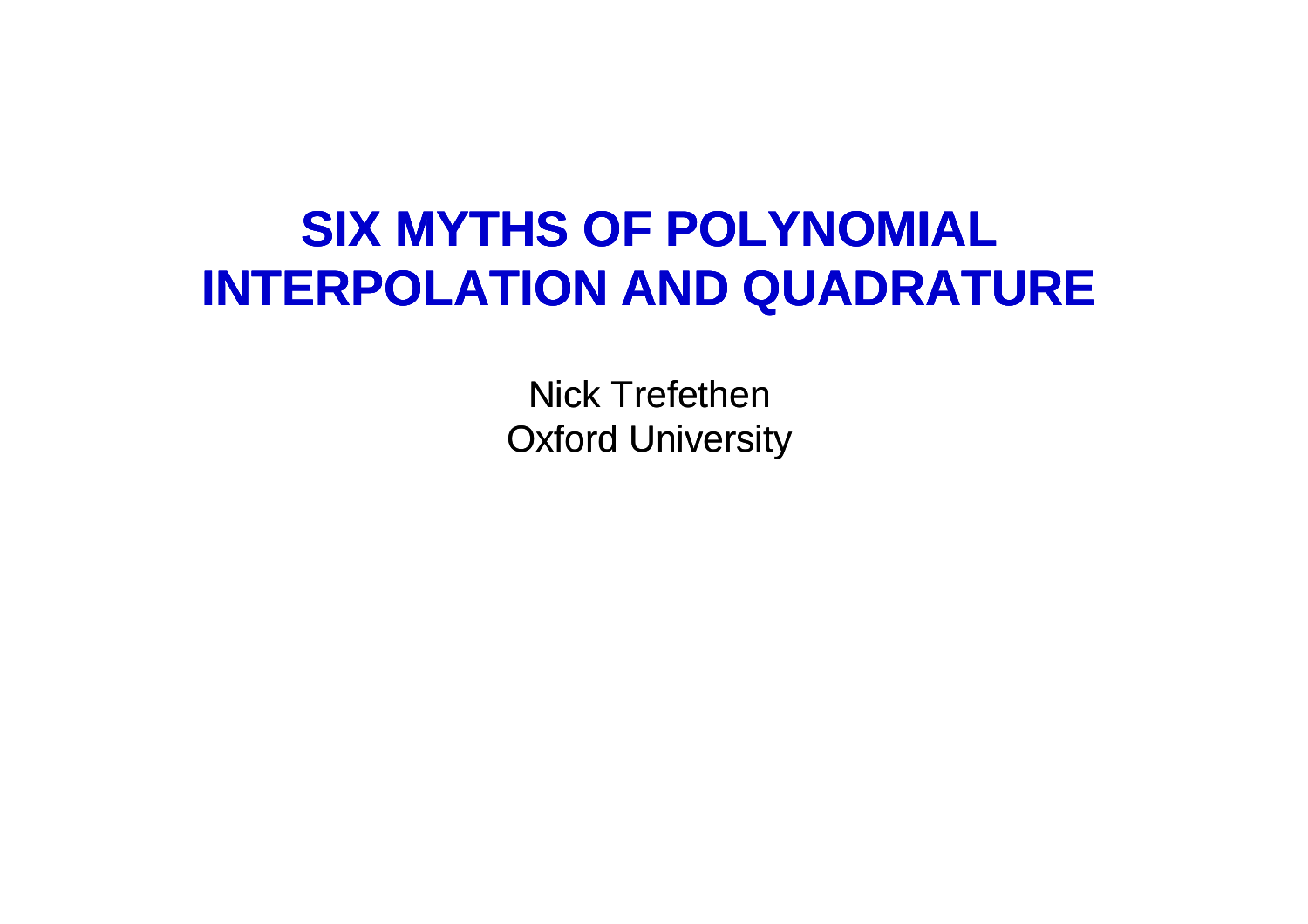### **The setting**

*n*+1 grid points in [−1,1], and a continuous function *f* .

There is a unique degree *n* polynomial *p* interpolating *f* at these points.



.

.

Equispaced points vs. Chebyshev points, clustered near  $\pm 1$ . Other clustered grids like Legendre, Gauss-Jacobi, Gegenbauer have similar properties.

Standard quadrature formulas are derived by integrating the polynomial interpolant. Equispaced pts: Newton-Cotes. Chebyshev pts: Clenshaw-Curtis. Legendre pts: Gauss.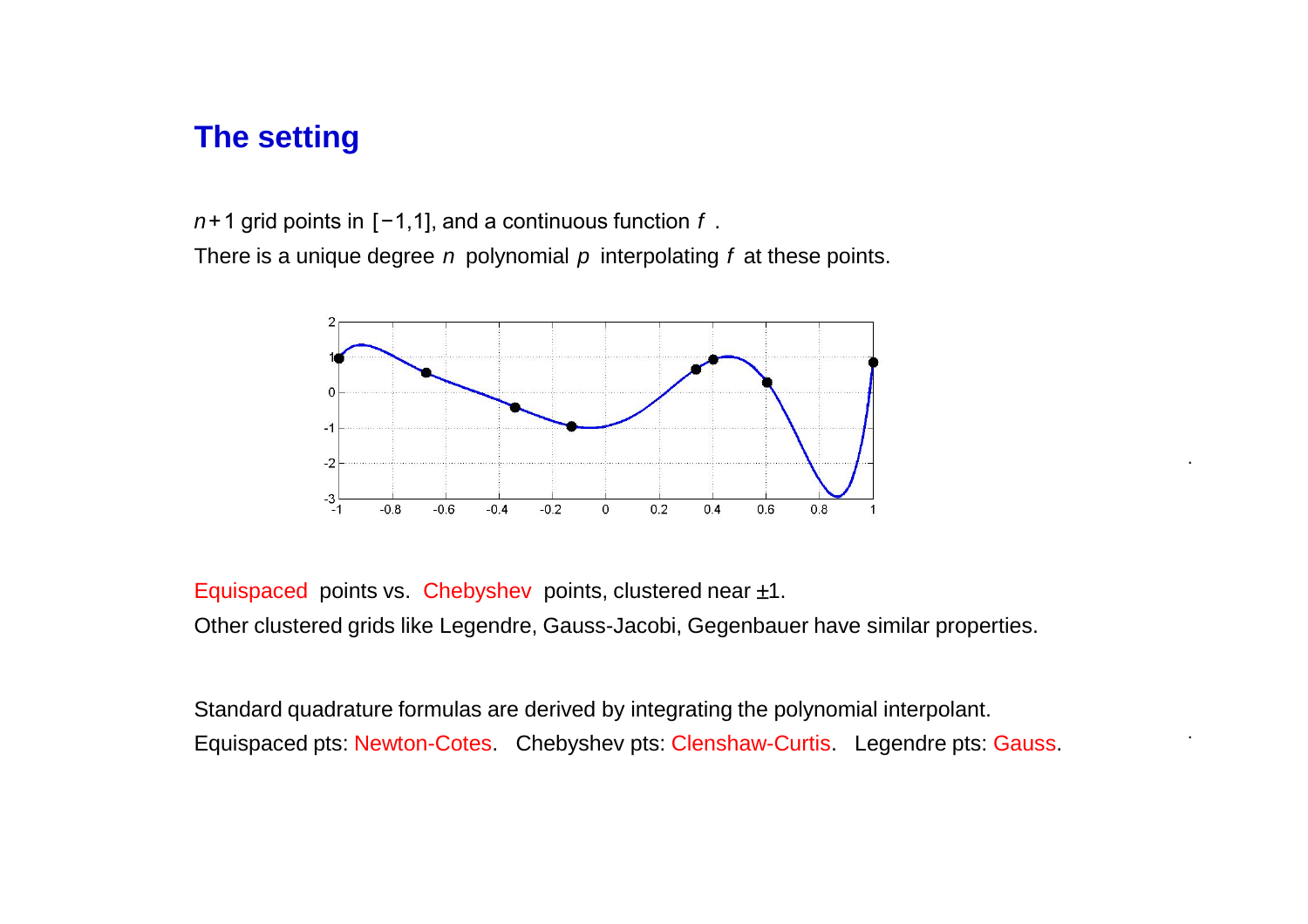## **MYTH 1. POLYNOMIAL INTERPOLANTS DIVERGE AS** *n* **→**

#### **Quotes**

Dahlquist & Björck (1974), p 117: *"But there are many functions which are not at all suited for approximation by a single polynomial in the entire interval which is of interest."*

Kahaner, Moler & Nash (1989), p 94: "Polynomial interpolants rarely converge to a general continuous function.... **Polynomial interpolation is a bad idea.**"

Stewart (1996), p 153: "Unfortunately, there are functions for which interpolation at the Chebyshev points fails to converge. Moreover, better approximations of functions like 1/(1+x<sup>2</sup>) can be obtained by other interpolants – e.g., cubic splines."

Kincaid & Cheney (2002), p 318: "The surprising state of affairs is that for most continuous functions, the quantity || *f* −*p<sup>n</sup>* ||∞ will not converge to 0."

Burden & Faires (2005), p 137: "The oscillatory nature of high degree polynomials, and the property that a fluctuation over a small portion of the interval can induce large fluctuations over the entire range, restricts their use."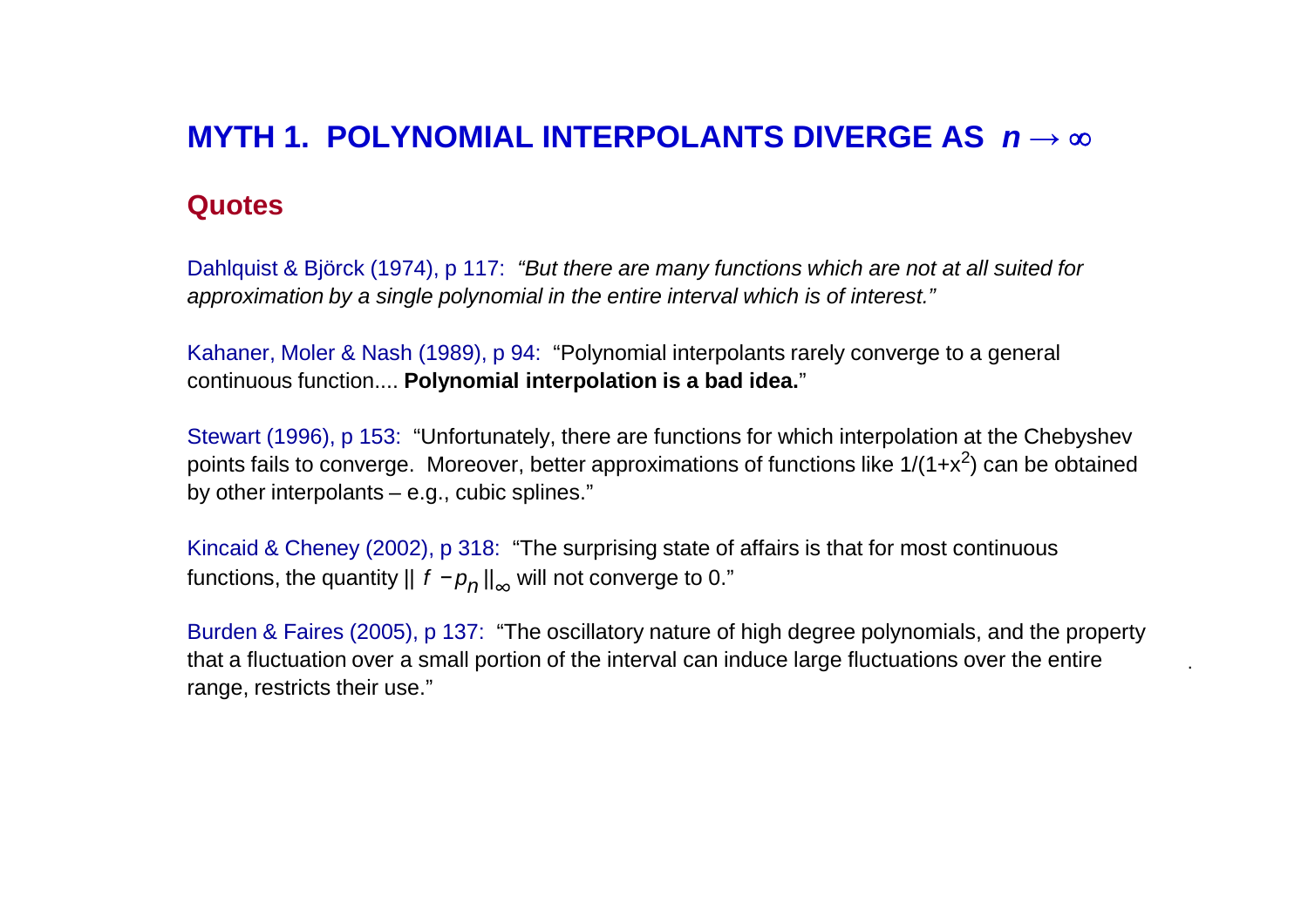## **MYTH 1. POLYNOMIAL INTERPOLANTS DIVERGE AS** *n* **→**

#### **The truth in it**

Weierstrass (1885): Every *f* ∈ C[−1,1] can be approximated by polynomials.

Runge (1901): In equispaced grids, polynomial interpolants often diverge even if *f* is analytic.

Faber (1914): No matter what the grids are, polynomial interpolants diverge for some *f* .

#### **The flaw**

If *f* is even Lipschitz continuous, convergence of interpolants on Chebyshev grids is guaranteed. The smoother *f* is, the faster the convergence.

#### **Theorems**

For Chebyshev interpolants, **THM**. If  $f^{(\nu)}$  with  $\nu \ge 1$  has bounded variation V, then  $|| f - p_{n} || = O(|Vn^{-\nu}|)$ . **THM**. If *f* is analytic and bounded in the *ρ*-ellipse about  $[-1,1]$ , then  $|| f - p_n || = O(\rho^{-n})$ .

#### **Further context**

The divergence for equispaced grids has been a great distraction.

Polynomial interpolation in Chebyshev points is equivalent to trigonometric interpolation of periodic functions in equispaced points, whose convergence nobody worries about.

.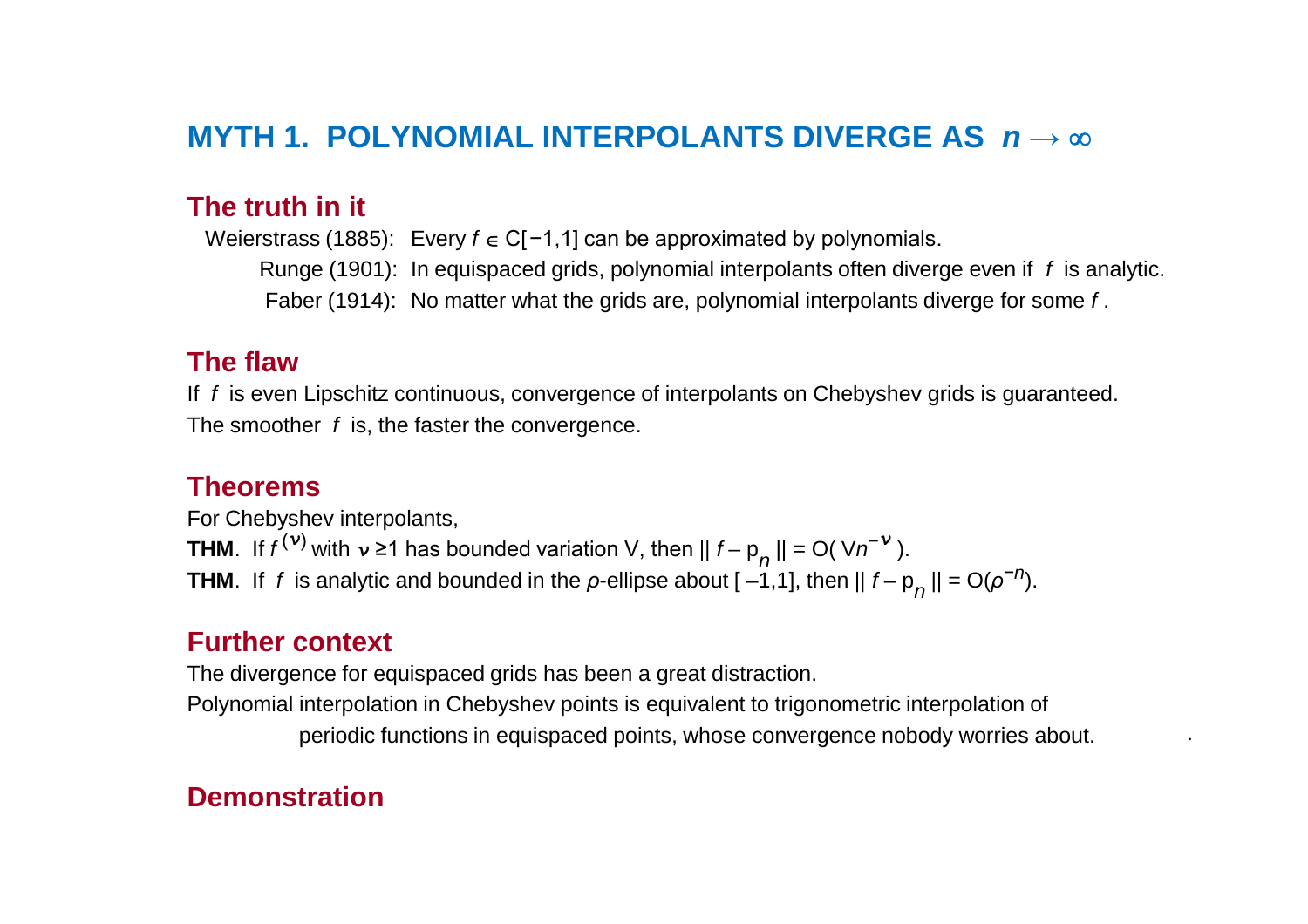## **Structure of this talk**

For each myth:

**Quotes The truth in it The flaw Theorem(s) Further context Demonstration**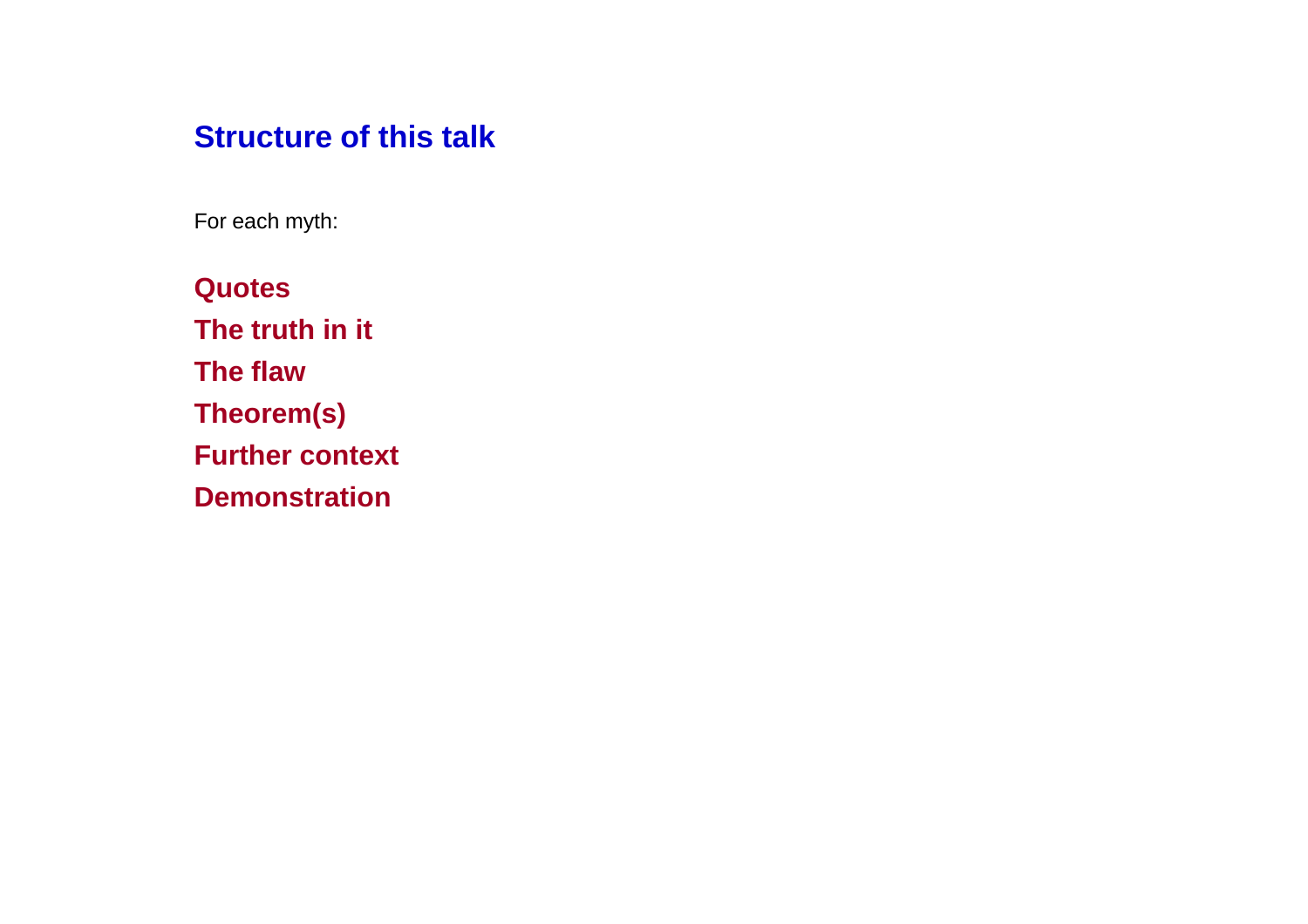## **Yogi Berra quotes**

"It ain't over till it's over."

"Half the lies they tell about me ain't true."

"Always go to other people funerals, or they won't come to yours."

"A nickel ain't worth a dime anymore."

"Sometimes you can see a lot just by looking."

"When you come to a fork in the road, take it."

Literally false or empty or meaningless, yet suggesting something true.

.

.

## **Our mathematical quotes**

Often literally true, yet suggesting something false.

"Polynomial interpolants rarely converge."

"There are functions for which polynomial interpolation fails to converge."

"For most continuous functions, polynomial interpolants diverge."

Most of our quotes, and all our myths, have some truth in them.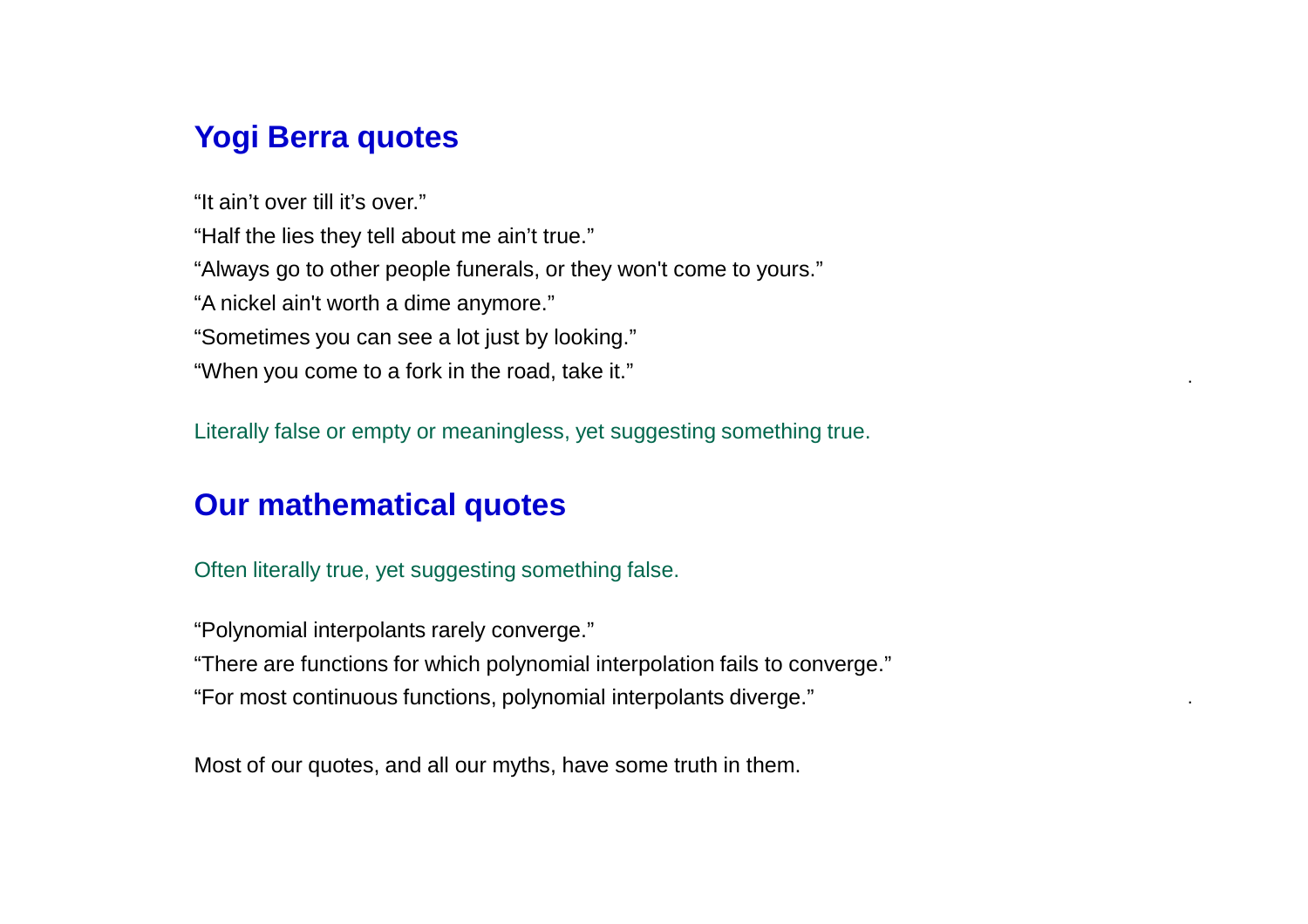## **MYTH 2. EVALUATING POLYNOMIAL INTERPOLANTS NUMERICALLY IS PROBLEMATIC**

#### **Quotes**

Forsythe, Malcolm & Moler (1977), p 68: "Polynomial interpolation has drawbacks in addition to those of global convergence. The determination and evaluation of interpolating polynomials of high degree can be too time-consuming for certain applications. Polynomials of high degree can also lead to difficult problems associated with roundoff error."

Fröberg (1985), p 234: "Although Lagrangian interpolation is sometimes useful in theoretical investigations, it is rarely used in practical computations."

Cormen, Leiserson & Rivest (1990), p 780: "Interpolation is a notoriously tricky problem from the point of view of numerical stability. Although the approaches described here are mathematically correct, small differences in the inputs or round-off errors... can cause large differences in the result."

Stoer & Bulirsch (1993), p 39: "While theoretically important, Lagrange's formula is, in general, not as suitable for actual calculations as some other methods to be described below, particularly for large numbers *n* of support points."

Kincaid & Cheney (2002), p 314: "For numerical work, it is probably best to use the Newton form of the interpolation polynomial."

Parlett (2010), SIAM Review book review: "You do not want to meet a polynomial of degree 1000 on a dark night."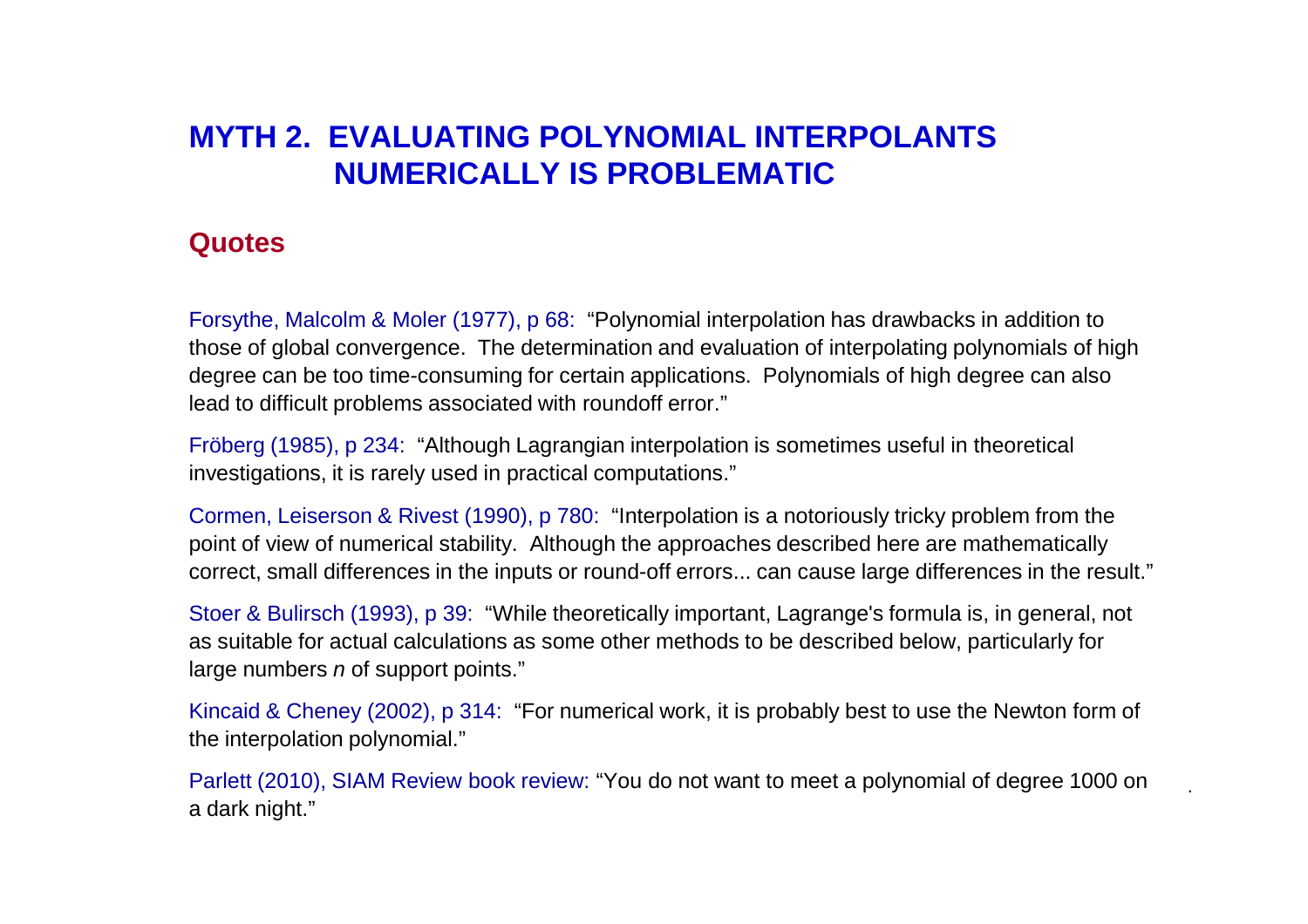## **MYTH 2. EVALUATING POLYNOMIAL INTERPOLANTS NUMERICALLY IS PROBLEMATIC**

#### **The truth in it**

On an equispaced grid, the interpolation problem is exponentially ill-conditioned (Runge 1901). Some well-known algorithms take  $O(n^2)$  operations (e.g. naïve Lagrange formula) or are exponentially unstable (e.g. Vandermonde matrices based on monomials  $\ \mathsf{x}^\mathsf{k}$  ).

#### **The flaw**

On a Chebyshev grid, interpolation is well-conditioned. The barycentric formula evaluates stably in O(*n*) operations (M. Riesz 1916, Salzer 1972).

#### **Theorem**

**THM** (N. Higham 2004). Evaluating polynomial interpolants by the barycentric formula is stable.

#### **Further context**

The tangle of two issues has impeded understanding:

(1) Ill-conditioning of the problem (with equispaced grids), (2) Instability of the algorithm. Cross-talk with a third issue has made matters worse: (3) Polynomial zerofinding (Myth 6).

.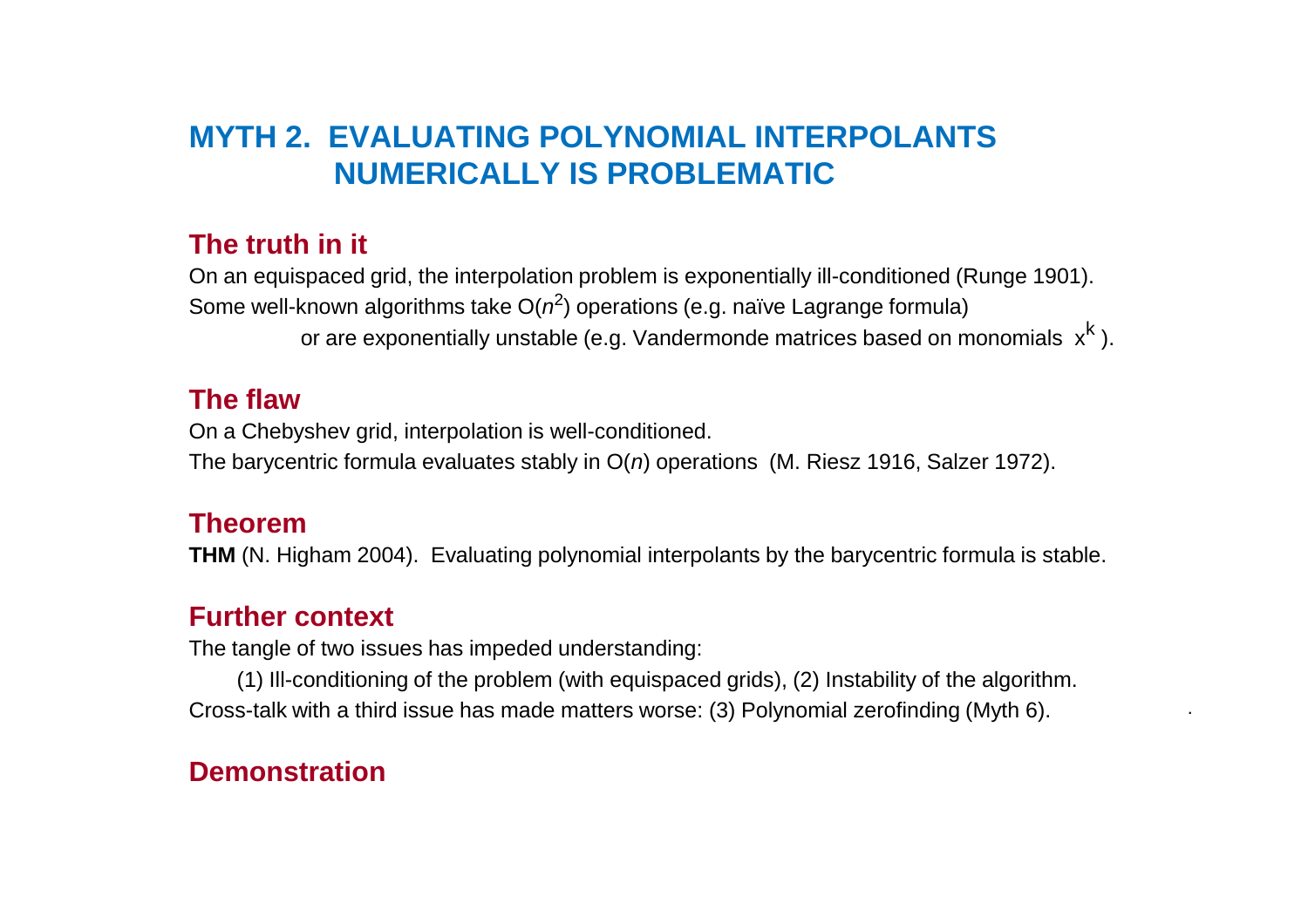## **MYTH 3. BEST APPROXIMATIONS ARE OPTIMAL**

#### **Quotes**

Ralston (1965), p 272: "The major aim of a computer approximation to a function is to make the maximum error as small as possible."

Hart et al. (1968), p 46: "Since the Remes algorithm, or indeed any other algorithm for producing genuine best approximations, requires rather extensive computations, some interest attaches to other more convenient procedures... to give good, if not optimal, polynomial approximations."

Fike (1968), p 65: "Minimax polynomial approximations are clearly suitable for use in function evaluation routines, where it is advantageous to use as few terms as possible in an approximation."

Atkinson (1978), p 204: "Because of the difficulty in calculating the minimax approximation, we often go to an intermediate approximation called the *least squares approximation."*

Conte & de Boor (1980), p 235: "Ideally, we would want a **best uniform approximation from π<sup>n</sup>** ."

Powell (1981), p 7: "Our next theorem shows that, if we succeed in finding an approximation  $a \in A$ such that the  $\infty$ -norm distance function  $d(f, a)$  is small, then the 2-norm and 1-norm distance functions are small also."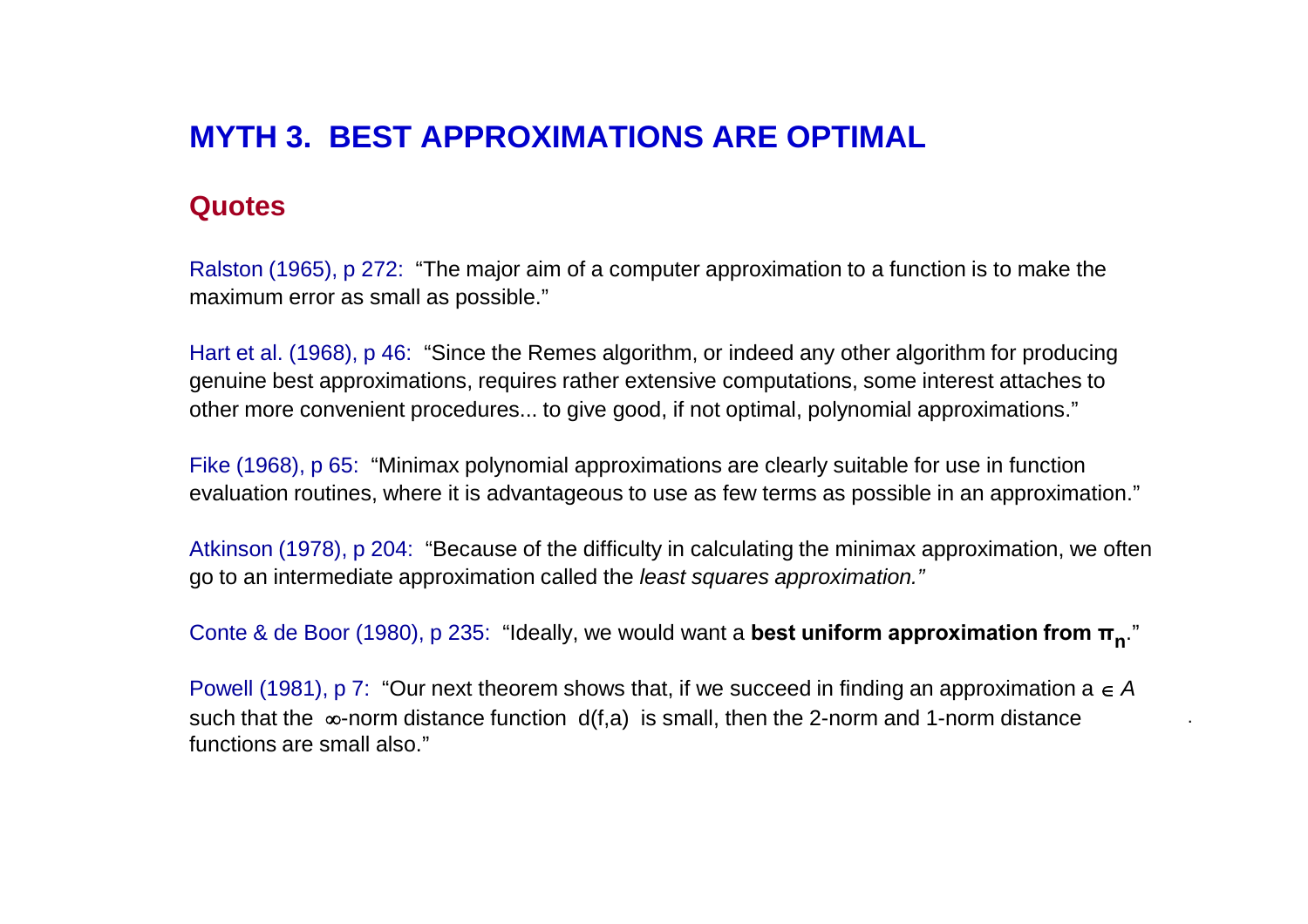## **MYTH 3. BEST APPROXIMATIONS ARE OPTIMAL**

#### **The truth in it**

True by definition!

#### **The flaw**

Comparing true best approximations against Chebyshev interpolants, we find:

- (1) The improvement in  $\infty$ -norm error is never more than  $O(logn)$ .
- (2) For most functions it is only O(1).
- (3) The price paid is global: the  $\infty$ -norm error is achieved globally; the 2-norm is often worse.

#### **Theorems**

**EQUIOSCILLATION THM**. The best approximation p\* achieves maximal error at ≥*n*+2 points. **THM** (~Bernstein 1919). For Chebyshev interpolation, || *f* − p *n* || ≤ (2+(2/π)log(*n*+1)) || *f* − p\* ||. **THM** (R.-C. Li 2004). For wide classes of functions, this bound sharpens to  $|| f − p_n || ≤ 2 || f − p<sup>*</sup> ||.$ 

.

.

#### **Further context**

The fact that best approxs are hard to compute has made it easy to suppose they are superior.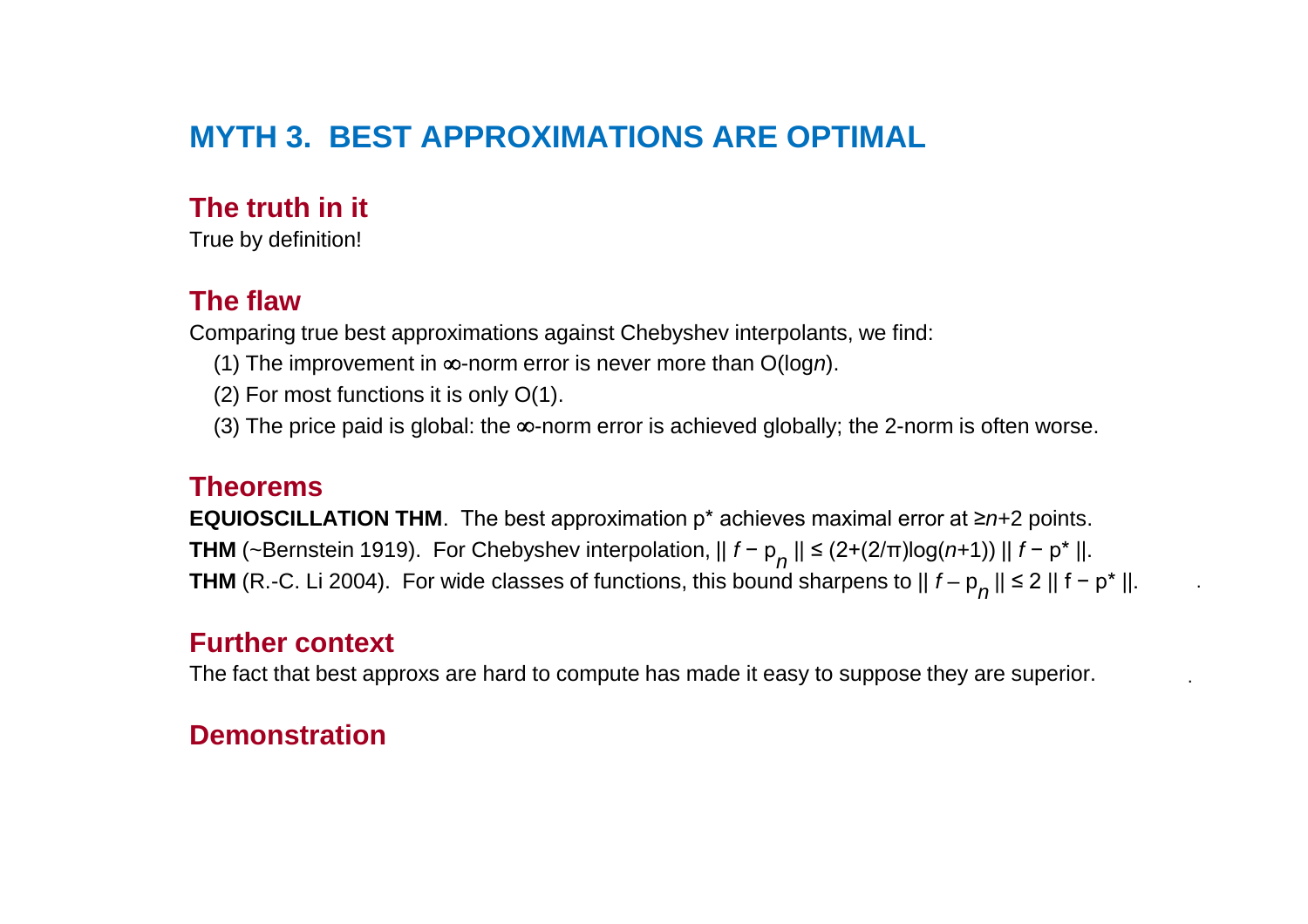## **MYTH 4. GAUSS QUADRATURE HAS TWICE THE ORDER OF ACCURACY OF CLENSHAW-CURTIS**

#### **Quotes**

Ueberhuber (1997), p 102: "However, the degree of accuracy [for Clenshaw-Curtis quadrature] is only D = N−1."

Trefethen (2000), p 130: "Gauss quadrature has genuine advantages over Clenshaw-Curtis."

Heath (2002), p 351: "[Clenshaw-Curtis rules are] not optimal in that the degree of an *n*-point rule is only *n−*1, which is well below the maximum possible."

It's hard to find quotes because most books don't mention Clenshaw-Curtis at all.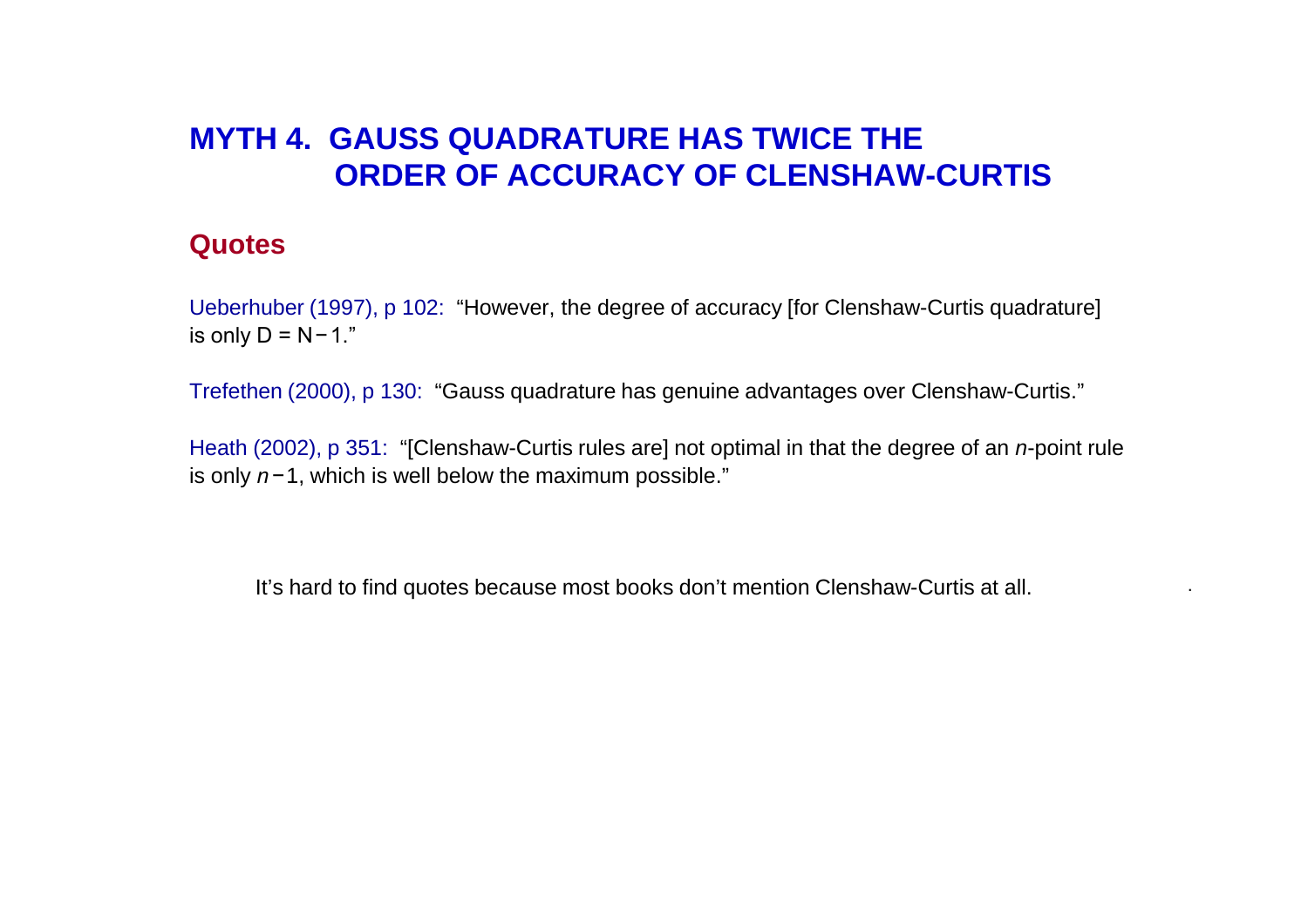## **MYTH 4. GAUSS QUADRATURE HAS TWICE THE ORDER OF ACCURACY OF CLENSHAW-CURTIS**

#### **The truth in it**

(*n*+1)-point Gauss quadrature is exact for polynomials of degree 2*n*+1; for Clenshaw-Curtis it is only *n*.

#### **The flaw**

Though (*n+*1)-point Clenshaw-Curtis gets the integrals of the Chebyshev polys. T*n*+1, T*n*+2, … wrong, the errors are only  $O(n^{-3})$ . So Gauss and Clenshaw-Curtis often differ little in practice.

#### **Theorem**

**THM** (T. 2008). If f (**ν**) with *<sup>ν</sup>* ≥1 has variation V, accuracy of C-C is O( V(2*n*) −**ν** ), same as for Gauss.

#### **Further context**

Clenshaw-Curtis is almost invisible in numerical analysis textbooks. One reason may be that Gauss quadrature had 150 years' head start (Gauss 1814, Clenshaw & Curtis 1960). The impression that Gauss must be better than C-C has probably also been enhanced by the fact that Gauss nodes and weights are more difficult to compute.

Books often suggest that the advantage of Gauss over Newton-Cotes comes from its higher order of exactness. In fact, Newton-Cotes diverges exponentially because it uses equispaced points.

.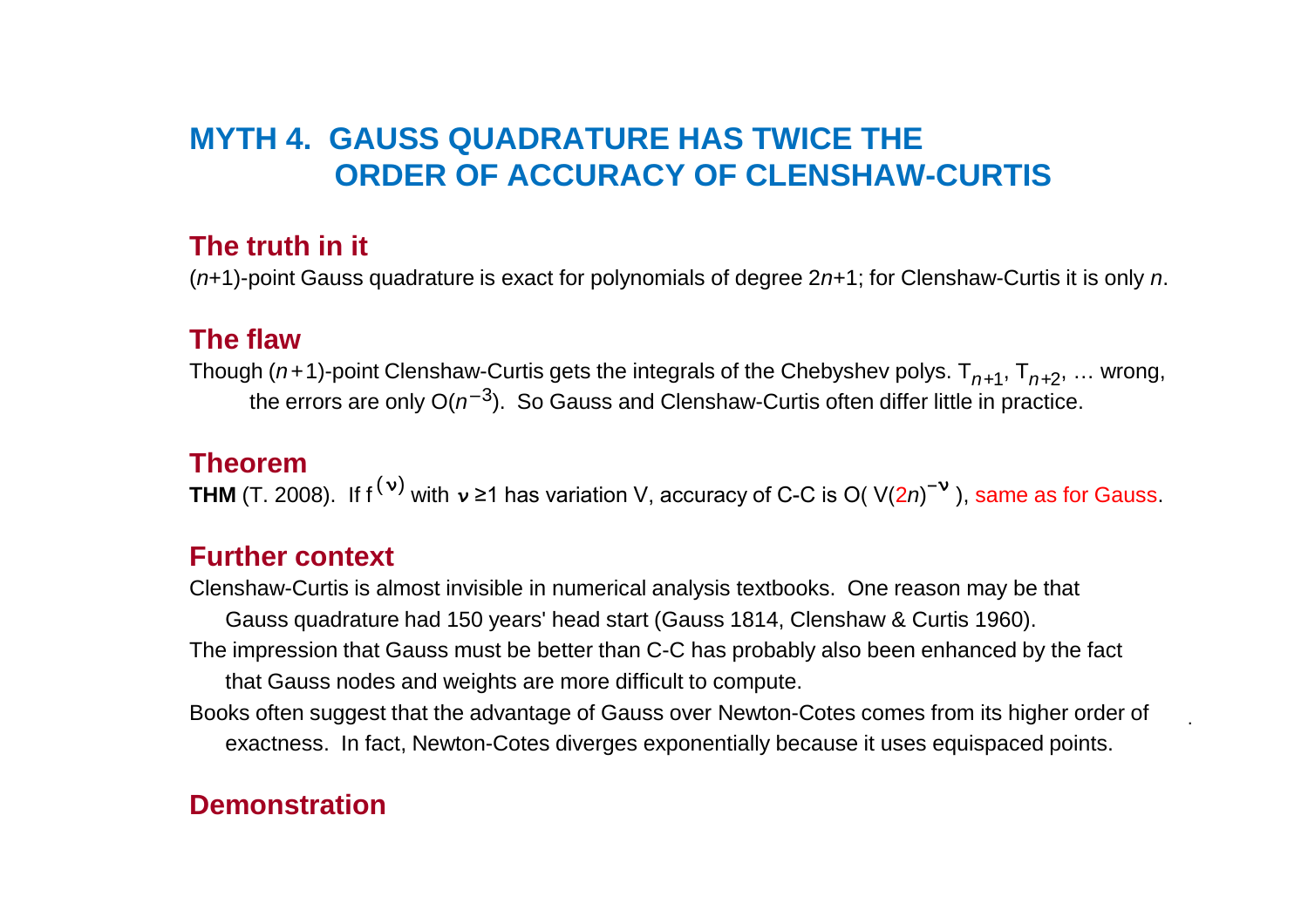## **MYTH 5. GAUSS QUADRATURE IS OPTIMAL**

#### **Quotes**

Isaacson & Keller (1966), p 327: "Gaussian quadrature; maximum degree of precision"

Johnson & Riess (1982), p 330: "The precision is maximized when the quadrature is Gaussian."

Kahaner, Moler & Nash (1989), p 146: "In fact, it can be shown that among all rules using *n* function evaluations, the *n*-point Gaussian rule is likely to produce the most accurate estimate, at least if the integrand is smooth."

Gautschi (1997), p 159: "This optimal formula is called the *Gaussian quadrature formula.*" .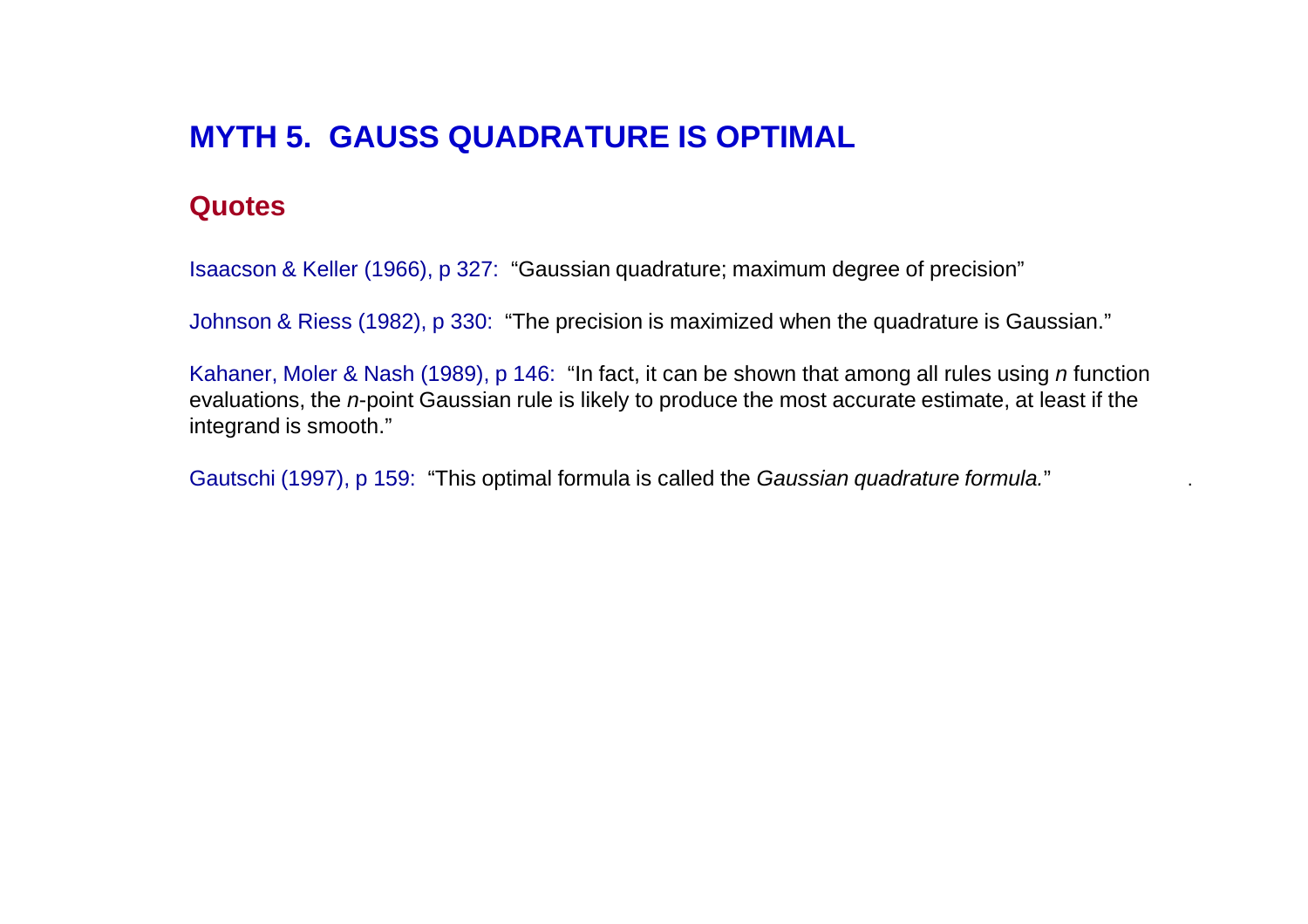## **MYTH 5. GAUSS QUADRATURE IS OPTIMAL**

#### **The truth in it**

Gauss quadrature has the maximal polynomial order of accuracy.

#### **The flaw**

Polynomial order of accuracy is a skewed measure, because it's nonuniform across the interval. In a uniform measure, other quadrature formulas may converge up to  $\pi/2$  times faster. E.G. transplanted Gauss quadrature based on ellipse $\rightarrow$ strip conformal map – Hale & T., SINUM 2008.

#### **Theorem**

**THM**. *f* analytic in ε-nbhd of [−1,1]  $\Rightarrow$  Gauss error O( (1+ε)<sup>-2*n*</sup>), above method O( (1+ε)<sup>-3*n*</sup>).

#### **Further context**

In practice, one doesn't beat Gauss by much; the main point is conceptual. Polynomial order *is* the right measure for fixed *n* on an interval shrinking to a point; but not for  $n \to \infty$ .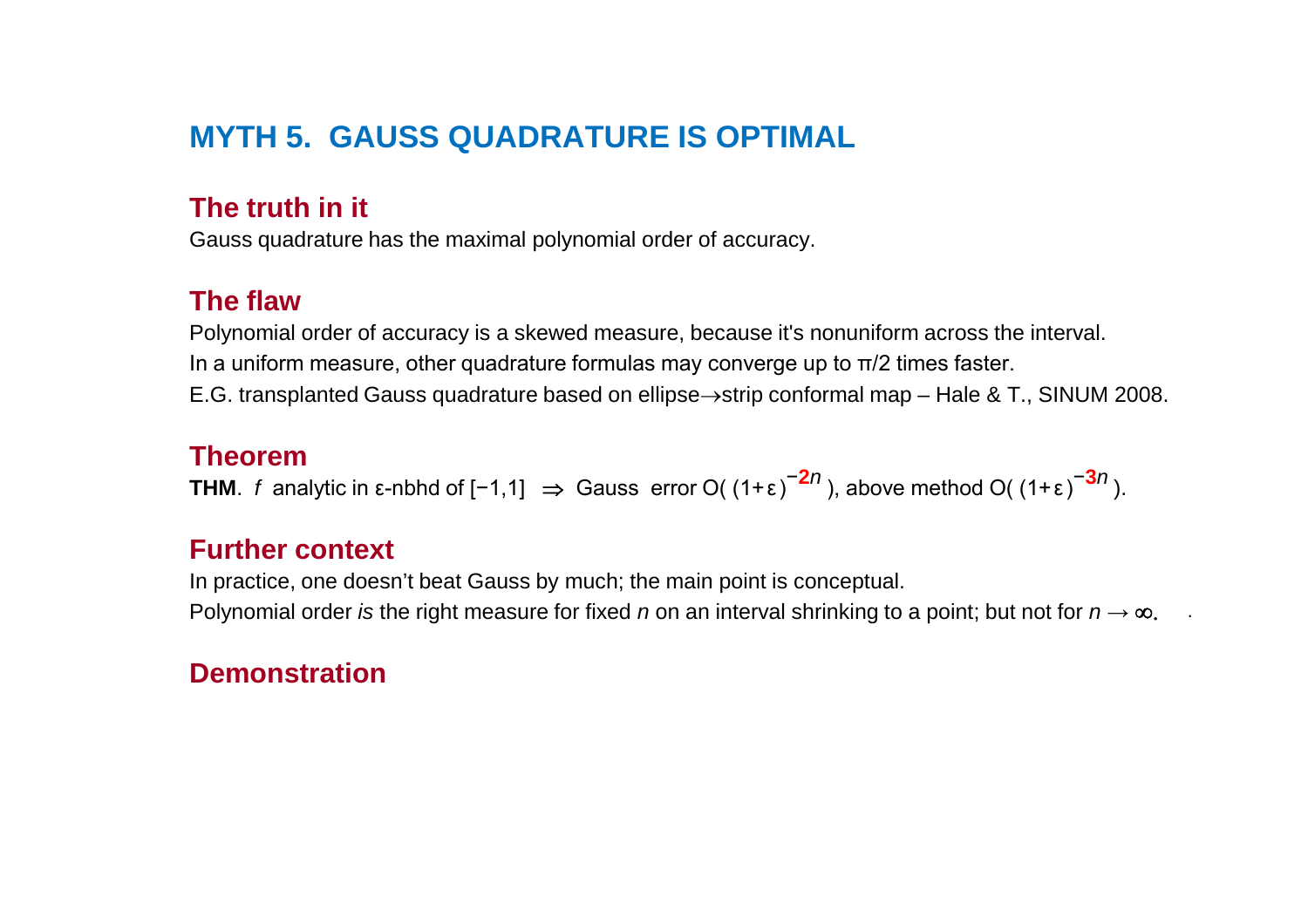## **MYTH 6. POLYNOMIAL ROOTFINDING IS DANGEROUS**

#### **Quotes**

Wilkinson (1963), p 78: "Our main object in this chapter has been to focus attention on the severe inherent limitations of all numerical methods for finding the zeros of polynomials."

Wilkinson (1984): "The perfidious polynomial"

Numerical Recipes in C (1992), p 348: "Beware: Some polynomials are ill-conditioned!"

Kress (1997), p 113: "The zeros of polynomials can be quite sensitive to small changes in the coefficients even if all the zeros are simple and well separated from each other."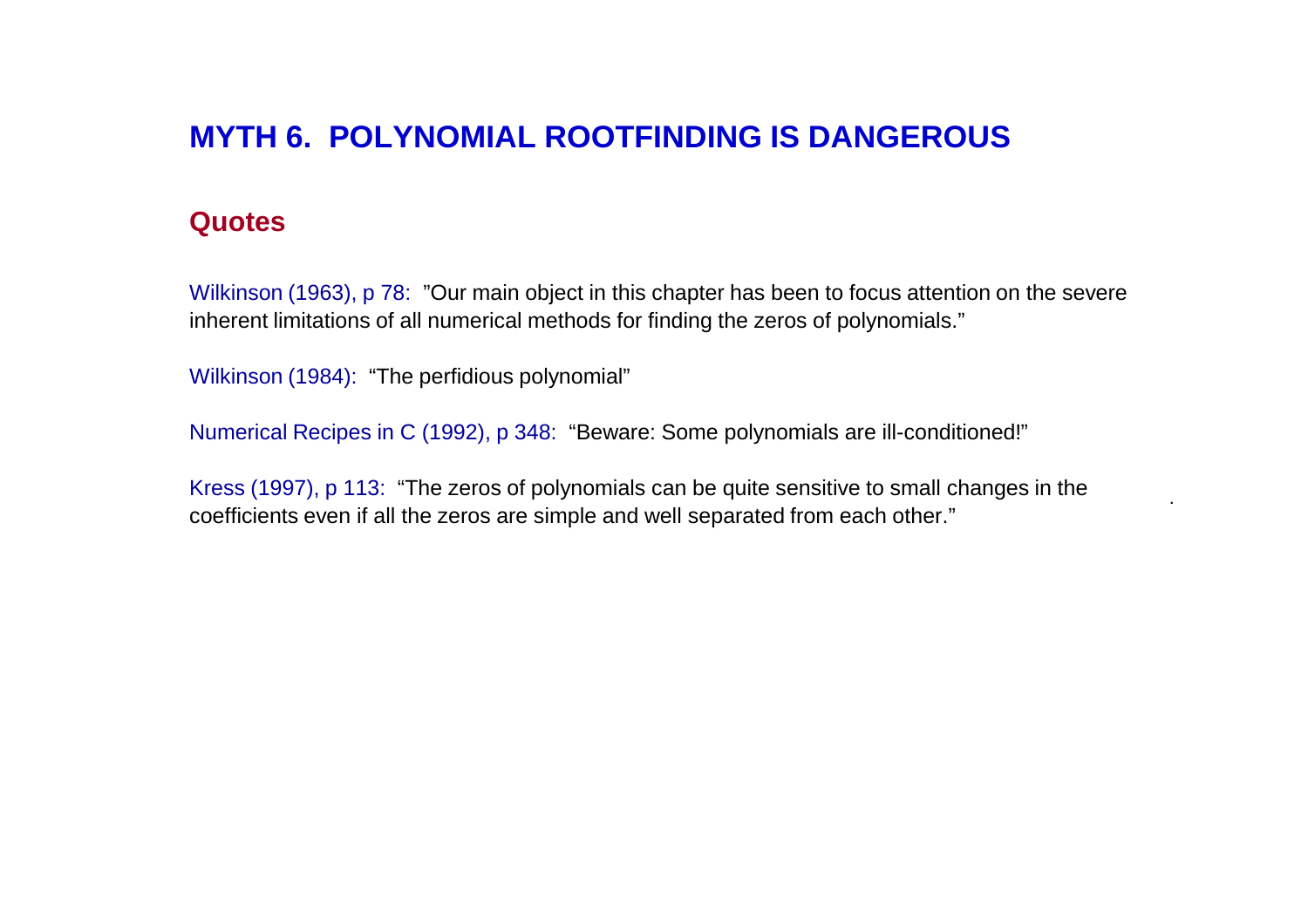## **MYTH 6. POLYNOMIAL ROOTFINDING IS DANGEROUS**

#### **The truth in it**

Zeros of some polynomials are highly ill-conditioned functions of the coefficients. Also, some rootfinding algorithms (e.g., based on deflation) are unstable.

#### **The flaw**

The conditioning issue is mainly one of choice of basis, notably monomials vs. Chebyshev on [−1,1]. Zeros near [−1,1] are well-conditioned if you use the Chebyshev basis. As for algorithms, there are stable ones, e.g. based on matrix eigenvalue computation.

#### **Theorem**

**THM** (Specht 1957, Good 1961).  ${Roots of polynomials in Chebyshev form} = {eigenvalues of colleague matrix}.$ 

#### **Further context**

Wilkinson's discovery of polynomial perfidy around 1950 was a life-changing experience for him, and his influence was very great.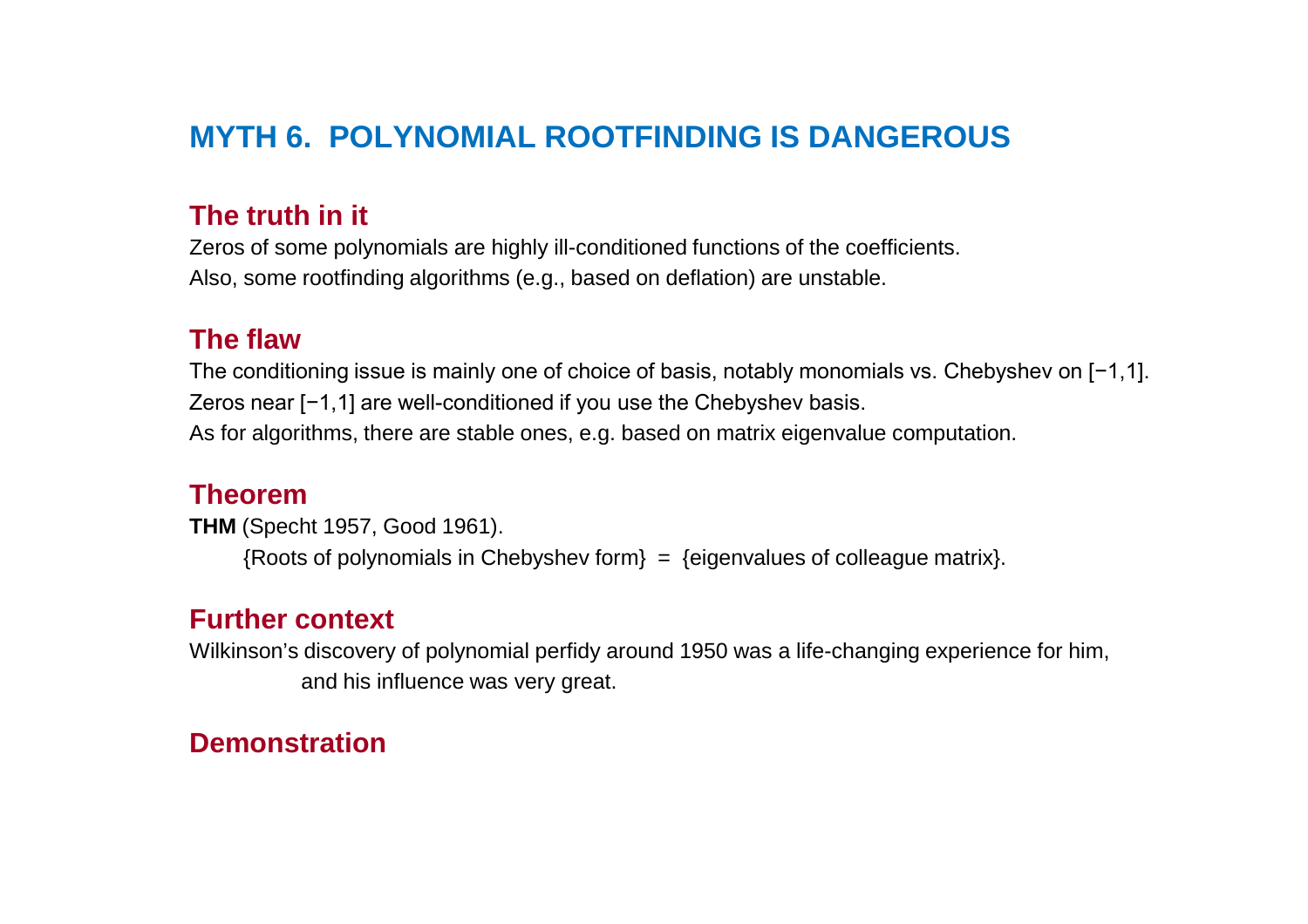## **MYTH 7. LAGRANGE DISCOVERED LAGRANGE INTERPOLATION**

It was Waring, 1779. (Euler 1783, Lagrange 1795.)

# THE END